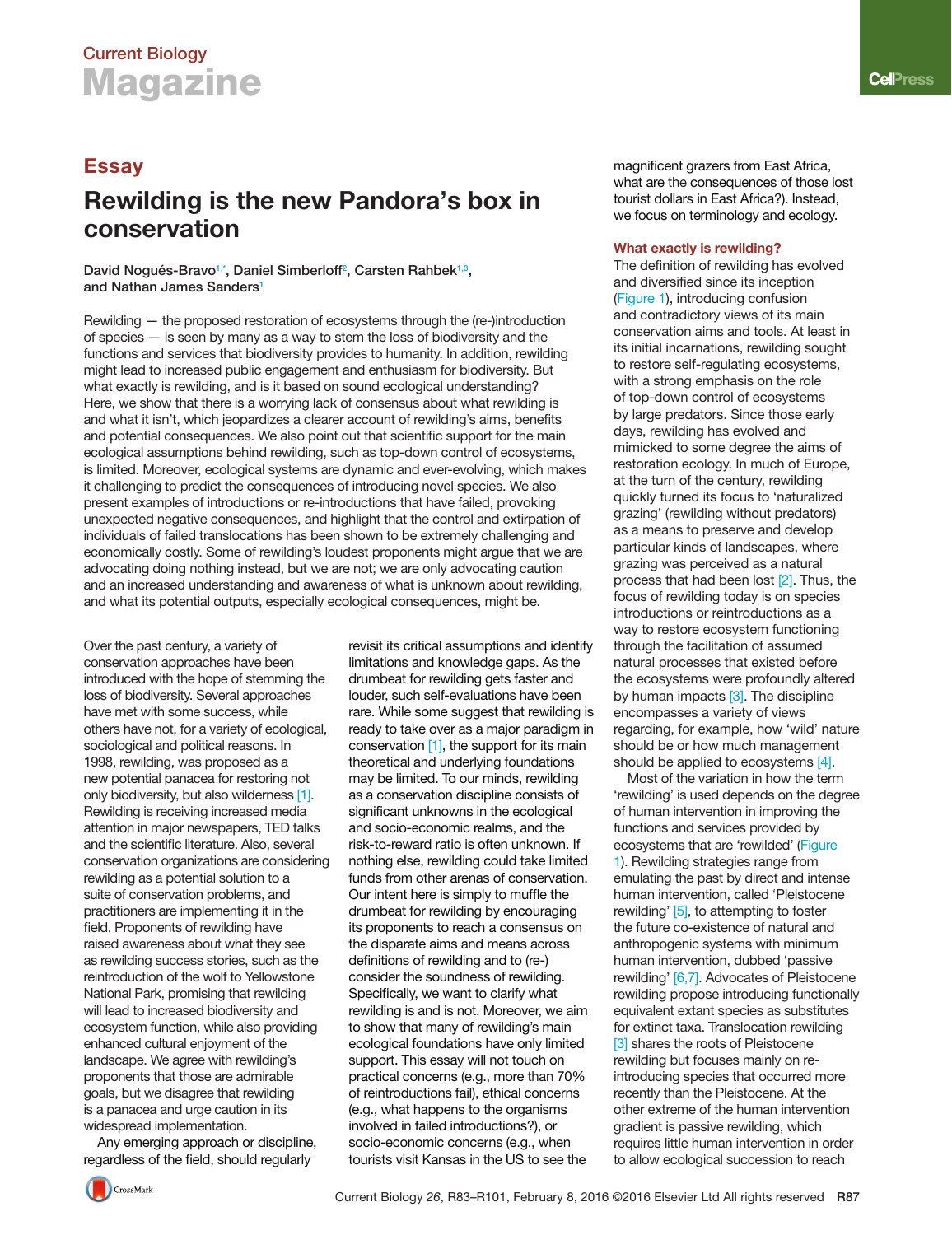<span id="page-1-0"></span>

#### **Figure 1. Rewilding: old wine in new bottles?**

Key definitions of rewilding in the last 20 years shows that rewilding has developed towards species reintroductions as the main operative tool and toward embracing the mission of restoration ecology. Image credits (left to right): Retron, Wikimedia Commons, Mauricio Antón, Teodoro Lasanta, GerardM, Wikimedia Commons.

a sustainable state within a landscape matrix of cities, infrastructure and croplands by exploiting opportunities provided by long-term socio-economic trends, such as the release of lands for wilderness owing to rural abandonment. Our view is that practitioners, proponents and journalists too often play too loose with rewilding terminology. We advocate reaching a consensus among definitions within the panchreston of rewilding to define what rewilding is and what it is not in order to promote a clearer account of rewilding's conservation aims, benefits, and potential consequences.

### **Top-down control, novel species and threats to biological diversity**

Rewilding differs from simple reintroduction in that it is mostly concerned with reintroducing species that have a high potential to exert an influence across several trophic levels, under the assumption that such species will have disproportionally large and beneficial effects on communities and ecosystems. Generally speaking, the idea is to introduce a top predator (such as wolves) or a dominant herbivore (such as bison that once roamed the Great Plains of the US or similar landscapes in Europe) in the hope that these reintroductions will restore key ecological processes via topdown control (control of populations on a lower trophic level by activities at a higher trophic level, e.g. when

predators control a prey population), return an ecosystem to a previous state or re-initiate key ecosystem functions.

Which assumptions underlie restoration of a key ecosystem process? One fundamental assumption is that ecologists understand the complexities of interaction webs well enough to predict the effects of any introduced species on the other species in the community. We are learning more about how top predators and dominant herbivores affect community structure and ecosystem function [\[8\].](#page-4-0) For example, increases in population sizes of sea otters led to increases in production of kelp forests, because otters prey on urchins, the dominant herbivore of kelp [\[9\]](#page-4-0). But of course there is variation among experiments and systems that arises for a whole host of context-dependent reasons. Meta-analyses often provide the false notion that we know the effects of top predators or dominant herbivores on communities and ecosystems, but that is clearly not the case. For instance, recent meta-analyses report that the effects of terrestrial herbivores on plant community biomass and community structure vary among ecosystem types and depend strongly on environmental context [\[10,11\].](#page-4-0) Effects of predators on their prey and on plant communities also vary from system to system. And, oddly enough, the apparent impacts of predators also vary from meta-analysis

to meta-analysis, with some finding evidence of strong cascading effects, while others find only weak cascading effects [11-13]. As a result, it is hard to predict accurately what the impacts of introducing a predator or dominant herbivore will be on a community or

To make predictions of the effects of reintroduced herbivores or predators on ecosystems less challenging, one could make several other assumptions. One could assume that Pleistocene rewilding and translocation rewilding are able to reconstruct the selection pressures that existed in the Pleistocene when translocating individuals of a species into a similar environment. One might also assume that species that share a recent evolutionary history somewhere in their overlapping ranges will interact in the same way today and in the future, because they have not evolved (or there is no phenotypic plasticity) [[14\]](#page-4-0). Alternatively, one could assume that systems are not dynamic, that things today are just as they were 10,000 years ago, or that interactions among species do not vary temporally. Indeed, some versions of rewilding rely heavily on Pleistocene (or other pre-historic) baselines to justify the assumption of strong top-down control of ecosystems by large animals. But there are substantial differences between the Pleistocene and today [\(Figure 2\)](#page-2-0). Extant carnivore and herbivore communities lack the largest animals of the Pleistocene, such as the American lion (*Panthera leo atrox*), Irish elk (*Megaloceros giganteus*), and giant beaver (*Castoroides ohioensis*). Whether smaller extant species can control ecosystems in a top-down fashion as did their larger counterparts in the Pleistocene is at best an open question, and at worst unlikely [\[15\]](#page-4-0).

Most proponents of rewilding in the scientific community are not naive enough to assume such things, but if we do not acknowledge them up front, such key assumptions are at risk of being forgotten if or when rewilding is implemented by NGOs and practitioners. Rewilding is indeed being applied, or at least advocated, in a significant number of ecosystems across Europe (e.g., [www.rewildingeurope.](http://www.rewildingeurope.com) [com\)](http://www.rewildingeurope.com) and North America. Any attempt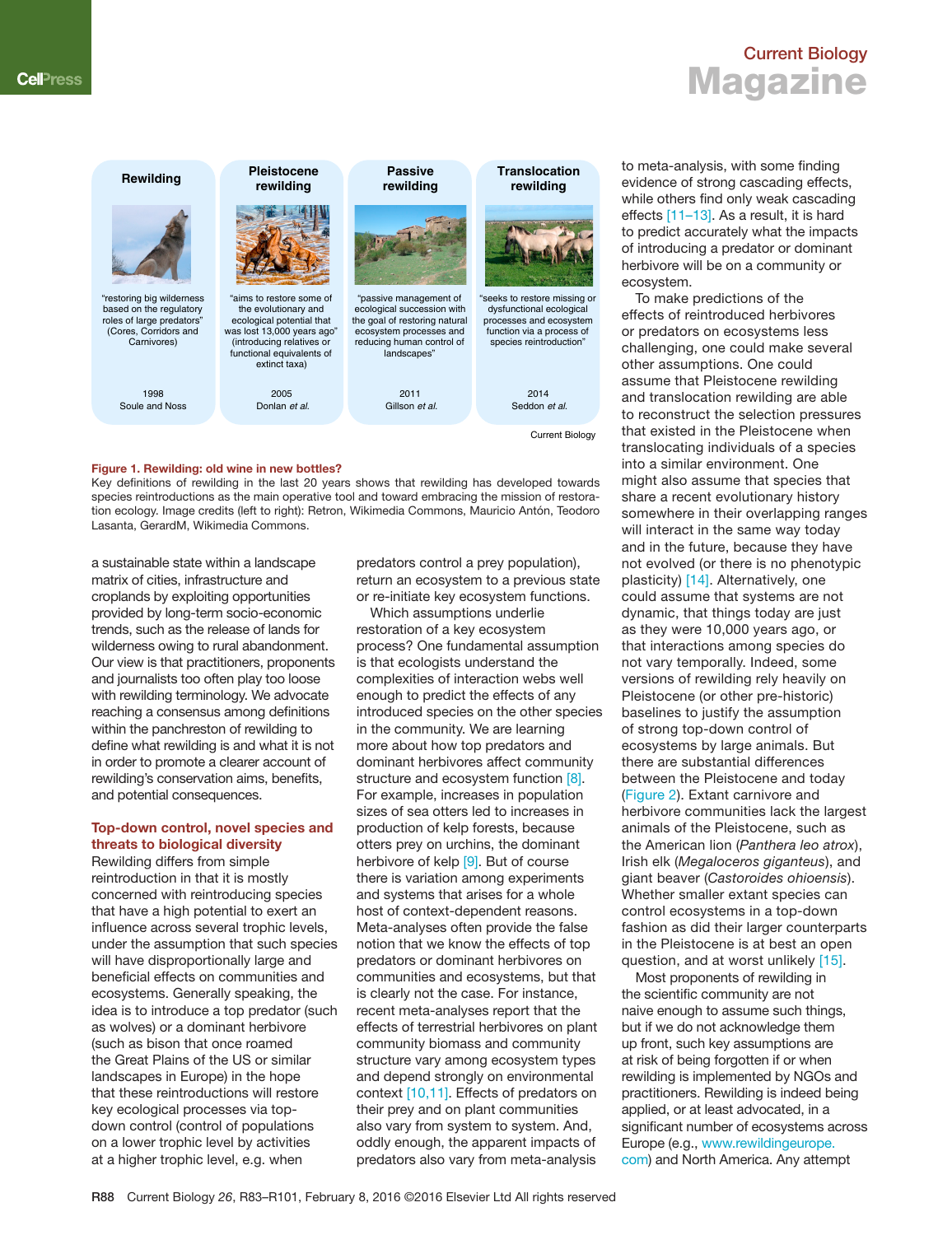<span id="page-2-0"></span>at rewilding will likely introduce a novel species [\[16\]](#page-4-0), where the extent of novelty can dramatically alter the impact on the rest of the community or ecosystem. We can think of examples of novel predators (e.g., the brown tree snake (*Boiga irregularis*) on Guam [\[17\],](#page-4-0) the Nile perch (*Lates niloticus*) in Lake Victoria [\[18\]](#page-4-0), the Burmese python (*Python bivittatus*) in south Florida [\[19\]](#page-4-0)) and large herbivores (e.g., Canadian beaver (*Castor Canadensis*) in Tierra del Fuego [\[20\]](#page-4-0) or reindeer (*Rangifer tarandus*) on South Georgia [\[21\]](#page-4-0)) altering resident communities and ecosystems. Admittedly, those that were deliberately introduced (such as the Nile perch, beaver and reindeer) were not carefully considered or well thought out prior to introduction, and of course no proponent of rewilding would suggest introducing species such as these. But when Tule Elk were rewilded in California, complex and unpredictable changes occurred in the native and invasive plant communities [\[22\]](#page-4-0).

Proponents of rewilding insist that any attempt at rewilding will be preceded by careful study of the potential consequences of the introduction. However, "carefully considered" and "well thought out" introductions of herbivores and predators can produce major unintended consequences. Indeed, advocates of rewilding should not assume ecologists and conservation biologists know more than we do about how dynamic, ever-evolving, idiosyncratic ecological systems once functioned, and they surely should not assume that we can predict the consequences of adding novel species. Likewise, when we predict resulting ecosystem impacts of rewilding, in reality we know little about the effects of natural or introduced diseases and pathogens when animals are introduced and how outbreaks can afflict introduced and native faunas. For example, after the species went extinct ca. 10,000 years ago, seven Eurasian bison were introduced in 2012 to a Danish forest without proper medical and deworming treatment. After the introduction three individuals died of liver parasites in 2015. Other surveys showed that the introduced bison had a rich worm fauna — a well-known health issue for bison — resembling that of the Bialowieza forest of Poland, the origin of the translocated animals [\[23\].](#page-4-0)



#### **Figure 2. Pleistocene rewilding.**

The illustration by Mauricio Anton shows a landscape of southern France during the late Pleistocene. During this period a diverse biota of plants and animals, such as woolly mammoths, musk ox, bison and wild horses populated European landscapes. Pleistocene rewilding proposes to recreate these landscapes and resurrect the ecosystem functions that were lost following the extinction of large mammals and the impoverishment of ecological communities. Proponents of Pleistocene rewilding aim to reintroduce species that are long gone from our ecosystems or species that were never present but that might serve similar functions in ecosystems. However, this de-extinction of past ecosystem functions may bring future ecological surprises and unexpected negative results for native faunas and floras. Artwork: Mauricio Antón.

One could argue that if a rewilding attempt goes awry, then we could much more easily control a large predator or herbivore than a small insect. Indeed, this is true, but success would be far from guaranteed. The beaver species introduced to Tierra del Fuego has now spread to mainland South America, and is established despite a bilateral agreement between Argentina and Chile to extirpate it from the mainland [\[24\]](#page-4-0). Even where extirpation of an established mammal population is probably feasible, it often leads to opposition from animal rights groups or hunters. Thus, the Eastern gray squirrel (*Sciurus carolinensis*), spreading from an escape in Italy, was targeted for eradication by an Italian government agency, but the project was halted by a successful lawsuit by an animal rights group and the species has spread northward, nearing France [\[25\]](#page-4-0).

Most of the issues we have raised concern Pleistocene rewilding and translocation rewilding, and to a lesser

extent passive rewilding (e.g., by setting domesticated animals free as various breeds of cows and horses), given the reduced emphasis of the latter on reintroductions of species and its weaker connection to topdown control of ecosystems. However, passive rewilding faces challenges of its own and can lead to unforeseen consequences. For example, passive rewilding in mountain ecosystems can increase fire risk and reduce water availability. After 70 years of abandonment of many rural landscapes in Mediterranean European mountains, forests have increased and replaced croplands and shrubs in the lowlands and displaced alpine pastures in the highlands. This passive rewilding has resulted in an overall increase of water consumption by trees and consequently lower levels of stored water in reservoirs, severely reducing water availability to humans in these arid regions [\[26\]](#page-4-0). Again, we argue that the downstream effects of rewilding, whether Pleistocene, translocation or passive, can be surprising yet consequential.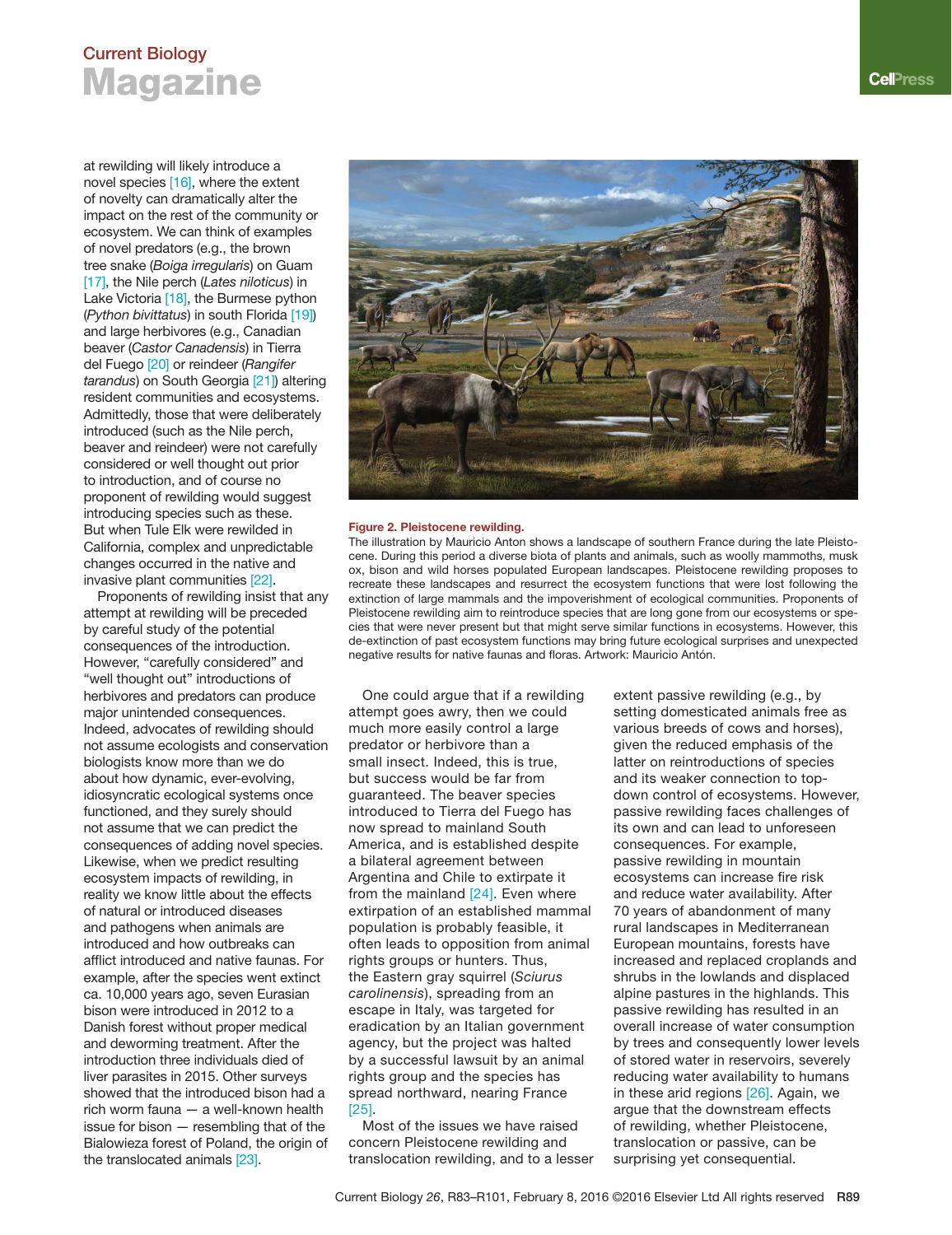#### **Table 1. Far-reaching consequences of rewilding.**

| Realm                          | Knowledge gaps and potential consequences                                                                                                                    | Recommendation                                                                                                                                                                                                                     |
|--------------------------------|--------------------------------------------------------------------------------------------------------------------------------------------------------------|------------------------------------------------------------------------------------------------------------------------------------------------------------------------------------------------------------------------------------|
| <b>Biological</b><br>diversity | Unexpected cascading effects and the uncertain<br>re-wiring of ecological communities after rewilding<br>under global change                                 | More experimental research on species community changes after<br>translocation across a variety of taxa and environments                                                                                                           |
|                                | Local extirpations of native and protected species<br>after re-introductions                                                                                 | Focus conservation efforts on protecting biological diversity<br>and reduce main threats to ecosystem persistence (i.e., invasive<br>species, overhunting, land use and climate changes)                                           |
| Biocontrol/<br>invasions       | The feasibility of controlling the spread of failed<br>translocations                                                                                        | Develop plans to control as an integral part of on-going and<br>upcoming rewilding projects                                                                                                                                        |
|                                | Spread of pest, including parasites from re-<br>introduced individuals, across native ecosystems                                                             | Avoid translocations into highly protected areas and fragile<br>ecosystems. Minimize translocation of species into ecosystems<br>where they were rare or never occurred                                                            |
|                                |                                                                                                                                                              | Assess before re-introduction the potential impacts on host-<br>parasite relationships and host survival in a new targeted<br>ecosystem for rewilding                                                                              |
| <b>Economy</b>                 | Lack of cost-benefit analysis                                                                                                                                | Develop specific assessments of cost-benefit for current and<br>future rewilding projects                                                                                                                                          |
|                                | Reduction of conservation effectiveness in relation<br>to the amount of funding invested                                                                     | Develop comparative cost-benefit analysis across conservation<br>approaches                                                                                                                                                        |
| <b>Societal</b><br>conflicts   | Context-dependency of societal perceptions of<br>wilderness and re-introductions                                                                             | Assess societal perceptions and acceptance of rewilding across a<br>variety of social-economic and environmental contexts                                                                                                          |
|                                | Conflicts in the coexistence of wild animals and<br>humans                                                                                                   | Take adventage of on-going socio-economic trends (i.e,<br>abandonment of rural regions) to minimize conflicts                                                                                                                      |
| Ecosystem<br>services          | The role of multi-functionality in ecosystems for<br>providing key ecosystem services                                                                        | Strengthen data-driven research on the relationships between<br>biodiversity, ecosystem functions and services                                                                                                                     |
|                                | Negative feedbacks in key services (i.e, water<br>availability for human consumption) due to their<br>complex responses to changes in ecosystem<br>functions | Prioritize conservation approaches (i.e, protecting biological<br>diversity instead of functions) based on the amount of scientific<br>knowledge by which they are supported and their degree of past<br>successful implementation |

Conserving and enhancing ecosystem functions and services via rewilding opens five realms of unknown consequences across socio-economic and natural realms. Biological diversity: cascading effects and the uncertain re-wiring of ecological communities after rewilding. Biocontrol/ invasions: impacts and management of re-introduced species and spread of pests across native ecosystems. Ecosystem service losses: negative feedbacks in key services due to their complex responses to changes in ecosystem functions. Conflict with society: managing coexistence of wild animals and humans. Economy: lack of cost-benefit analysis.

### **Far-reaching consequences of rewilding**

We are not the first to point out that rewilding faces significant challenges. In fact, several proponents readily acknowledge some of the challenges [\[27,28\],](#page-4-0) including the theoretical and ecological underpinnings of rewilding and the lack of cost-benefit analyses of rewilding plans. Moreover, the management outputs that rewilding aims to achieve lack quantitative evidence and the focus of rewilding on functions rather than on biological diversity is questionable. The relationship between biodiversity and the multiple

functions ecosystems provide has rarely been assessed globally in natural ecosystems, and the few existing studies [\[29\]](#page-4-0) show, for example, that the conservation of plant biodiversity is crucial to buffer negative effects of climate change. We suggest that focusing on protecting biological diversity instead of protecting or enhancing functions is a safer approach given the current state of ecological knowledge. Advocates of rewilding should carefully consider its potential for far-reaching consequences and engage in and support basic research that provides scenarios for future

states of ecosystems after rewilding (Table 1). We are not suggesting that conservation biologists give up or sit by passively and let ecosystems degrade as species are lost or novel species arrive. Instead, we advocate proactive and aggressive restoration projects, well-planned eradication programs (e.g., eradication of goats in the Galapagos) and a better understanding of the effects of species reintroduction on biodiversity, functions and services of ecosystems in the context of intense land use and ongoing climate change. Finally, we advocate robust cost-benefit analysis, where the costs and benefits are both